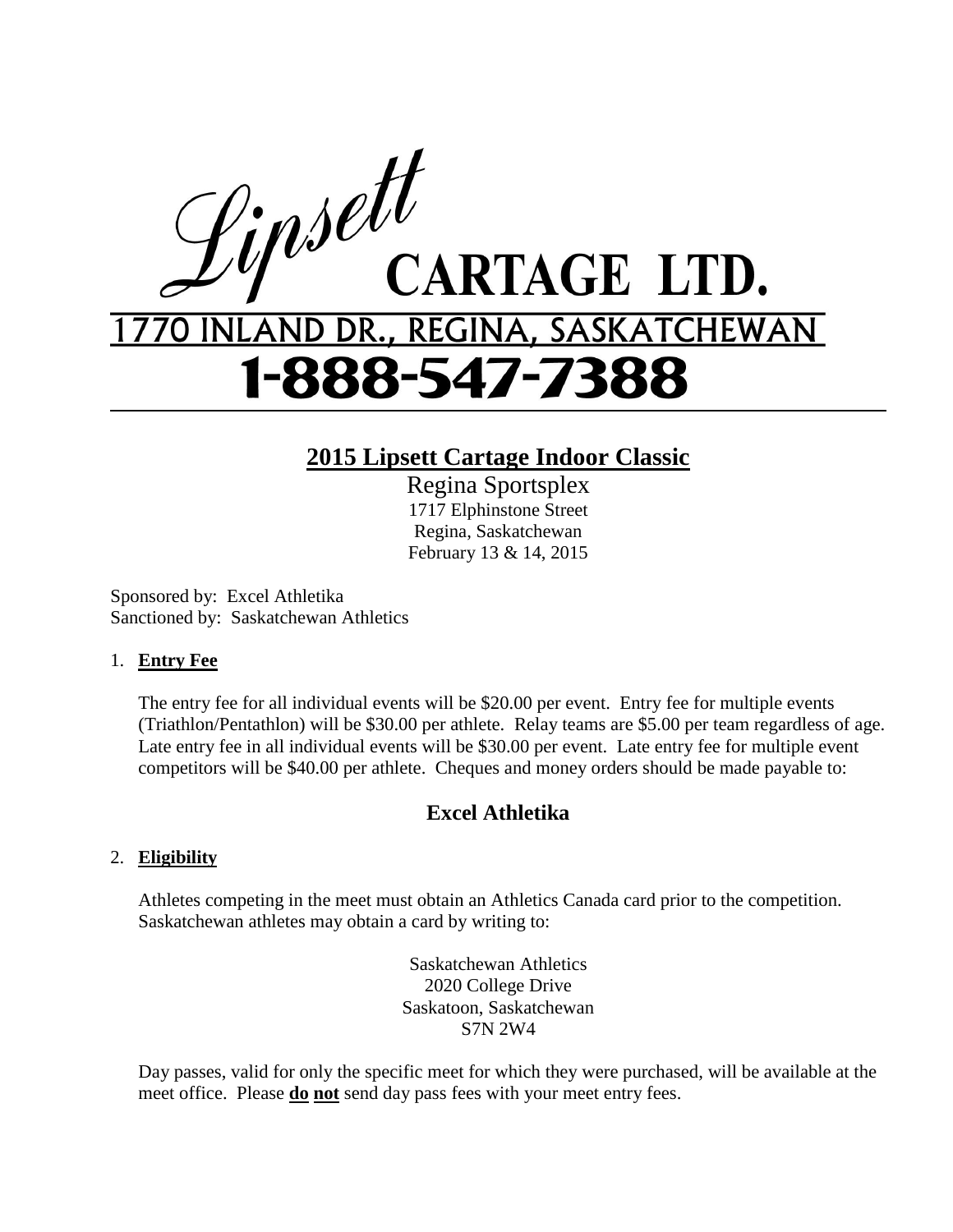#### 3. **Age Classes**

- Senior: 20 and older as of Dec. 31, 2015 (born 1995 or earlier)
- Junior: Under 20 as of Dec. 31, 2015 (born 1996 or 1997)
- Youth: Under 18 as of Dec. 31, 2015 (born 1998 or 1999)
- Midget: Under 16 as of Dec. 31, 2015 (born 2000 or 2001)
- Bantam: Under 14 as of Dec. 31, 2015 (born 2002 or 2003)
- Pee Wee: Under 12 as of Dec. 31, 2015 (born 2004 or later)
- Masters: 35 & over as of the day of the event.

#### 4. **Scratches**

Please report scratches in lane races to the meet office as soon as possible.

#### 5. **Late Entries**

Late entries will only be accommodated if space is available in the event. As well, late entries should be made one hour prior to the event start time especially in lane races.

#### 6. **Protests**

Protests must be submitted in writing to the meet office no later than one-half hour following the official posting of results. Protests must be accompanied by a \$50.00 deposit which is forfeited if the protest is disallowed.

#### 7. **Entry Deadline**

The entry deadline for the meet is:

### **Friday, February 6, 2015**

Teams submitting entries with Hy-Tek's Team Manager may use a deadline extension until Monday, February 9, 2015.

All entries after 11:59 pm, Monday, February 9 will be considered late entries. **All late entries, including athletes from universities, will be assessed the late entry fee.**

Hy-Tek Team Manager Lite may be downloaded free of charge from:

[www.hy-tekltd.com/downloads.html](http://www.hy-tekltd.com/downloads.html)

All entries submitted with an e-mail address will be confirmed by return e-mail.

Return completed forms with payment to:

James Langen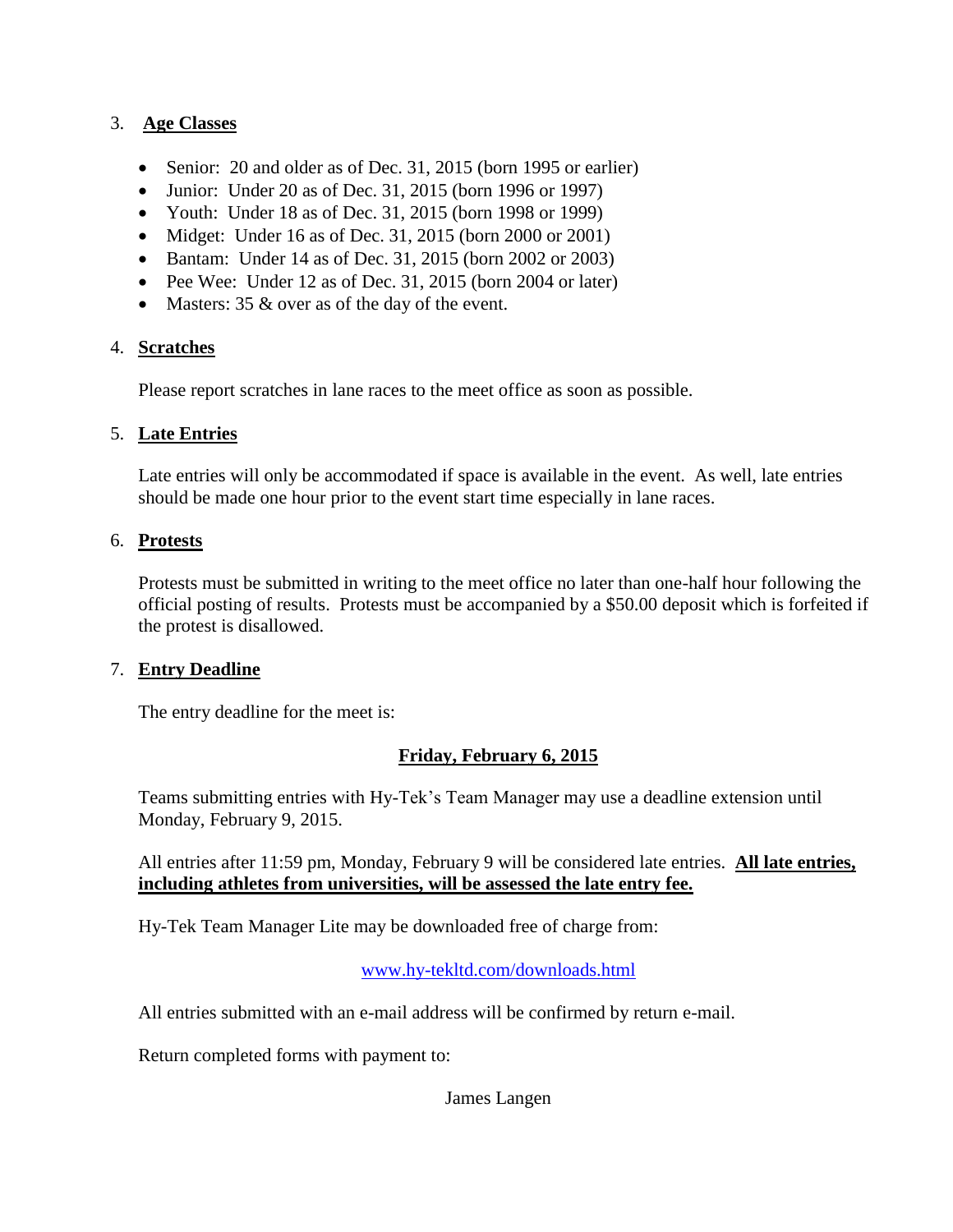744 Dalgliesh Drive Regina, Saskatchewan S4R 6G2 E-mail: [jflangen@sasktel.net](mailto:jflangen@sasktel.net) - preferred Fax #: 306 543-3104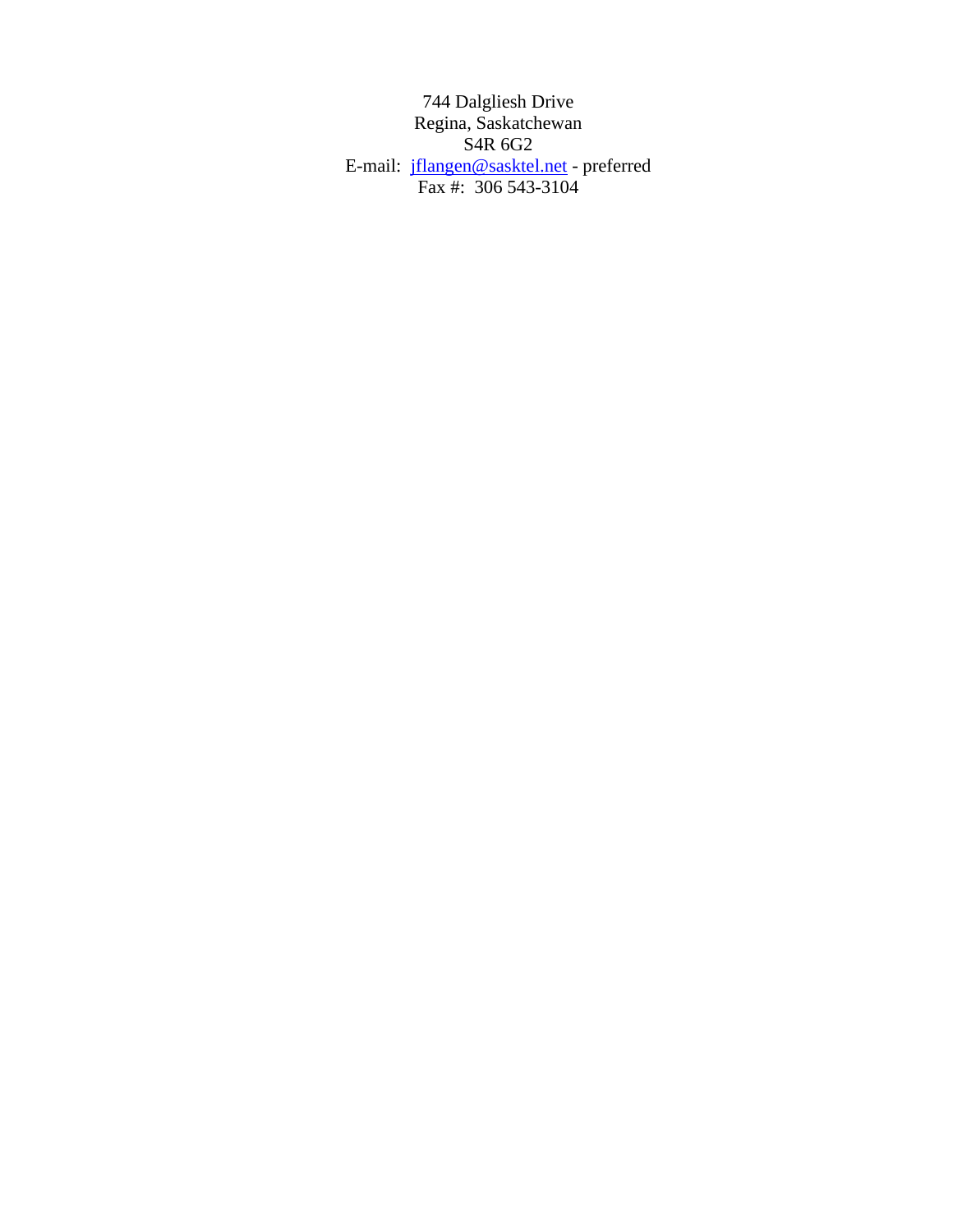#### 8. **Registration:** Regina Sportsplex

 1717 Elphinstone Street 4:00 P.M., Friday, February 13, 2015 First Event: 5:00 P.M. 8:00 A.M., Saturday, February 14, 2015 First Event: 9:00 A.M.

**9. Schedule of Events:** Please remember that times are subject to change based on the number of entries received.

The final schedule will be sent to all clubs providing an e-mail address.

## **Tentative Schedule**

#### **Friday February 13, 2015**

|           | <b>Track</b>        |                                   |                     | Field        |                       |
|-----------|---------------------|-----------------------------------|---------------------|--------------|-----------------------|
| 5:00pm    | Junior Men          | 60mH                              | 5:00pm              | PeeWee       | High Jump             |
|           | Senior Men          |                                   |                     | Midget Men   | Long Jump             |
| 5:10pm    | Youth Men           |                                   |                     | Midget Women | Pole Vault            |
| 5:20pm    | Midget Men          |                                   |                     | Youth Women  | Pole Vault            |
| 5:30pm    | Senior Women        |                                   |                     | Midget Women | Shot Put              |
| 5:40pm    | Bantam              |                                   |                     | Masters      | Shot Put              |
| 5:50pm    | Midget Women        |                                   |                     |              |                       |
| $6:00$ pm | Youth Women         |                                   | $6:00$ pm           | Senior Women | Shot Put              |
| 6:15pm    | PeeWee              | 1000m                             | $6:15$ pm<br>Bantam |              | High Jump             |
| 6:25pm    | <b>Bantam</b>       | 1200m                             |                     | Senior Men   | Long Jump             |
| 6:35pm    | Midget Women        | 2000m                             |                     | Youth Men    | Long Jump             |
| 6:45pm    | Midget Men          |                                   |                     |              |                       |
| 6:55pm    | Youth Women         | 3000m                             | 6:30pm              | Senior Women | Pole Vault            |
|           | <b>Masters</b>      |                                   |                     |              |                       |
| $7:10$ pm | Youth Men           |                                   | $7:15$ pm           | Youth Women  | <b>Shot Put</b>       |
| 7:25pm    | Senior Women        |                                   | 7:30 <sub>pm</sub>  | Midget Women | High Jump             |
| 7:40pm    | Senior Men          |                                   |                     | Masters      | High Jump             |
| 7:55pm    | Senior Men          | 60mH - Final                      | 7:30pm              | Senior Women | Long Jump             |
| 8:00pm    | Senior Women        |                                   |                     |              |                       |
| 8:05pm    | Midget Women        | 800m                              |                     |              |                       |
| 8:05pm    | Midget Men          |                                   |                     |              |                       |
| 8:10pm    | Senior Women        | 4x200m                            |                     |              |                       |
| 8:15pm    | Senior Men          | 4x200m                            |                     |              |                       |
| 8:20pm    | Senior Women        | 1000m                             |                     |              |                       |
| 8:20pm    | Youth Women         |                                   |                     |              |                       |
| 8:30pm    | Senior Men          |                                   | 8:30pm              | Youth Women  | High Jump             |
| 8:30pm    | Youth Men           |                                   |                     | Youth Men    | Weight Throw          |
| 8:40pm    | Masters Women & Men |                                   |                     | Senior Men   | Weight Throw          |
|           |                     | <b>Saturday February 14, 2015</b> |                     |              |                       |
|           | <b>Track</b>        |                                   |                     | Field        |                       |
| 9:00am    | Youth Women         | 600m                              | 9:00am              | PeeWee       | Long Jump - Triathlon |

9:10am Youth Men

9:20am Senior Women Youth Women Weight Throw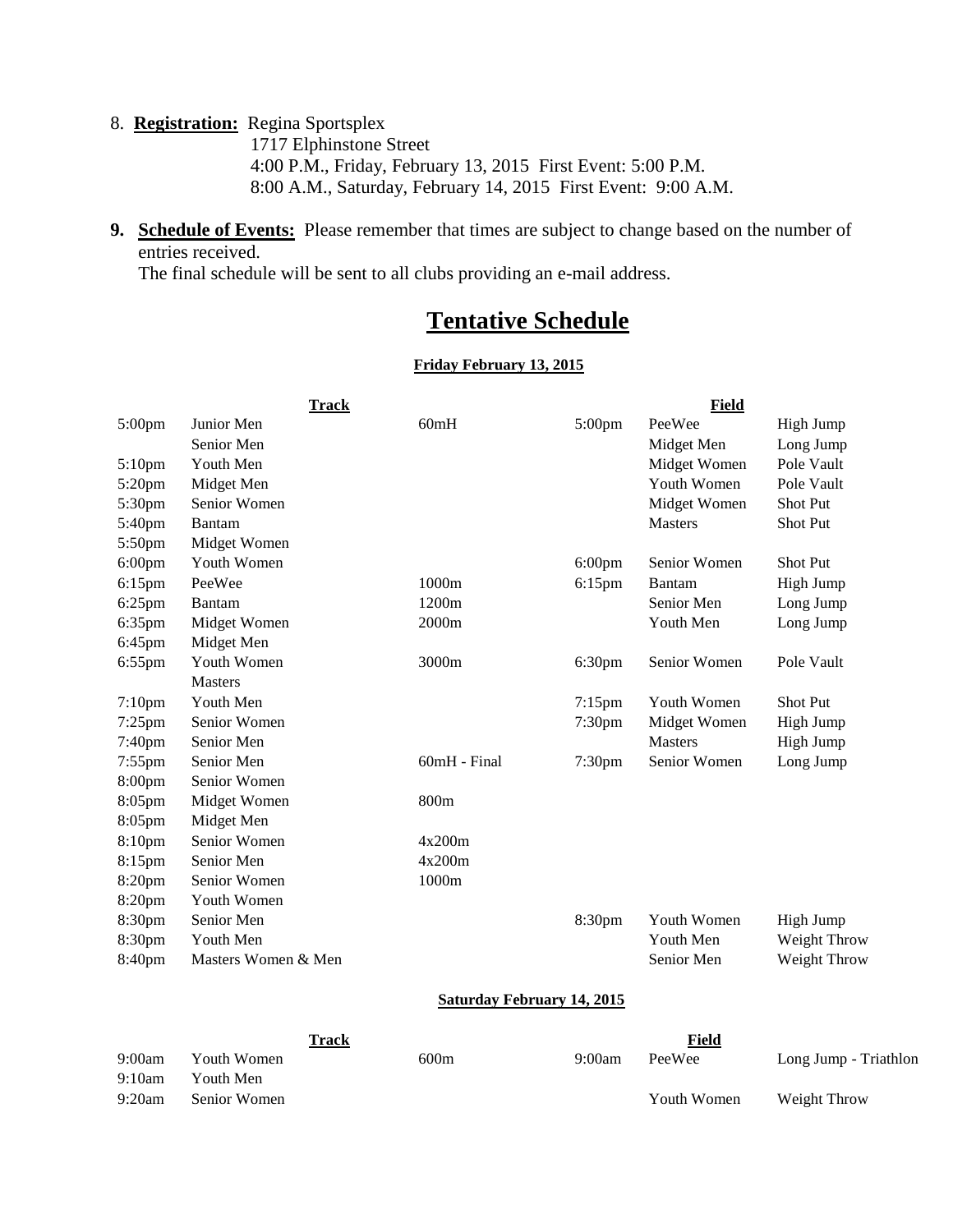| 9:30am             | Senior Men               |                     |                    | Masters      | Weight Throw          |
|--------------------|--------------------------|---------------------|--------------------|--------------|-----------------------|
| 9:40am             | Masters Women & Men      |                     |                    |              |                       |
| 9:50am             | Midget Women             | 1200m               | 10:00am            | Senior Women | Weight Throw          |
| 10:00am            | Midget Men               |                     |                    |              |                       |
| 10:10am            | Youth Women              | 1500m               | 10:15am            | Senior Women | High Jump             |
| 10:20am            | Youth Men                |                     |                    |              |                       |
| 10:30am            | Senior Women             |                     |                    |              |                       |
| 10:40am            | Senior Men               |                     | 10:45am            | Bantam       | Long Jump - Triathlon |
| 10:50am            | Masters Women & Men      |                     |                    | Youth Women  | Long Jump             |
| 11:00am            | Midget Women             | 60m Heats           |                    |              |                       |
| 11:10am            | Midget Men               |                     | 11:00am            | PeeWee       | Shot Put - Triathlon  |
| 11:20am            | Masters                  |                     |                    |              |                       |
| 11:30am            | Youth Women              |                     | 11:30am            | Senior Men   | Pole Vault            |
| 11:40am            | Youth Men                |                     |                    |              |                       |
| 11:50am            | Senior Women             |                     | 12:00pm            | Senior Men   | High Jump             |
| 12:00am            | Senior Men               |                     |                    |              |                       |
|                    |                          |                     | 12:15pm            | Bantam       | Shot Put - Triathlon  |
| 12:55pm            | PeeWee                   | 60m - Triathlon     |                    | Men          | Triple Jump           |
| 1:10 <sub>pm</sub> | Midget Women             | 60m Finals          |                    |              |                       |
| $1:15$ pm          | Midget Men               |                     | $1:15$ pm          | Senior Men   | Shot Put              |
| 1:20 <sub>pm</sub> | Youth Women              |                     |                    |              |                       |
| $1:25$ pm          | Youth Men                |                     | 1:30pm             | Midget Men   | High Jump             |
| 1:30pm             | Senior Women             |                     |                    | Midget Men   | Pole Vault            |
| 1:35pm             | Senior Men               |                     |                    | Youth Men    | Pole Vault            |
| 1:40pm             | <b>Bantam</b>            | 60m - Triathlon     |                    |              |                       |
|                    | Midget                   | 60m - Triathlon     | 1:45pm             | Women        | Triple Jump           |
| 1:50pm             | PeeWee                   | 600m                | 2:00 <sub>pm</sub> | Midget Women | Long Jump             |
|                    | PeeWee                   | 600m - Triathlon    |                    | Masters      | Long Jump             |
| 2:00 <sub>pm</sub> | <b>Bantam</b>            | 800m                |                    |              |                       |
| 2:10 <sub>pm</sub> | <b>Bantam</b>            | 800m - Triathlon    | 2:30 <sub>pm</sub> | Youth Men    | High Jump             |
| $2:20$ pm          | <b>Midget Girls</b>      | 300m - Timed Finals |                    |              |                       |
| 2:30pm             | <b>Midget Boys</b>       |                     |                    |              |                       |
| 2:40pm             | <b>Masters</b>           |                     | 2:45pm             | Midget Men   | Shot Put              |
| 2:50pm             | Youth Women              |                     |                    |              |                       |
| 3:00 <sub>pm</sub> | Youth Men                |                     |                    |              |                       |
| 3:10 <sub>pm</sub> | Senior Women             |                     |                    |              |                       |
| 3:20pm             | Senior Men               |                     |                    |              |                       |
| 3:30pm             | PeeWee Girls             | 150m - Timed Finals |                    |              |                       |
| 3:40pm             | PeeWee Boys              |                     |                    |              |                       |
| 3:50pm             | <b>Bantam Girls</b>      |                     |                    |              |                       |
| 4:00 <sub>pm</sub> | <b>Bantam Boys</b>       |                     | 3:45pm             | Youth Men    | Shot Put              |
| 4:10pm             | Women                    | 4x800m              |                    |              |                       |
| 4:20pm             | Men                      | 4x800m              |                    |              |                       |
| 4:30pm             | Women                    | 4x400m              |                    |              |                       |
| 4:40pm             | Men                      | 4x400m              |                    |              |                       |
| 4:50pm             | 4x100m and Medley Relays |                     |                    |              |                       |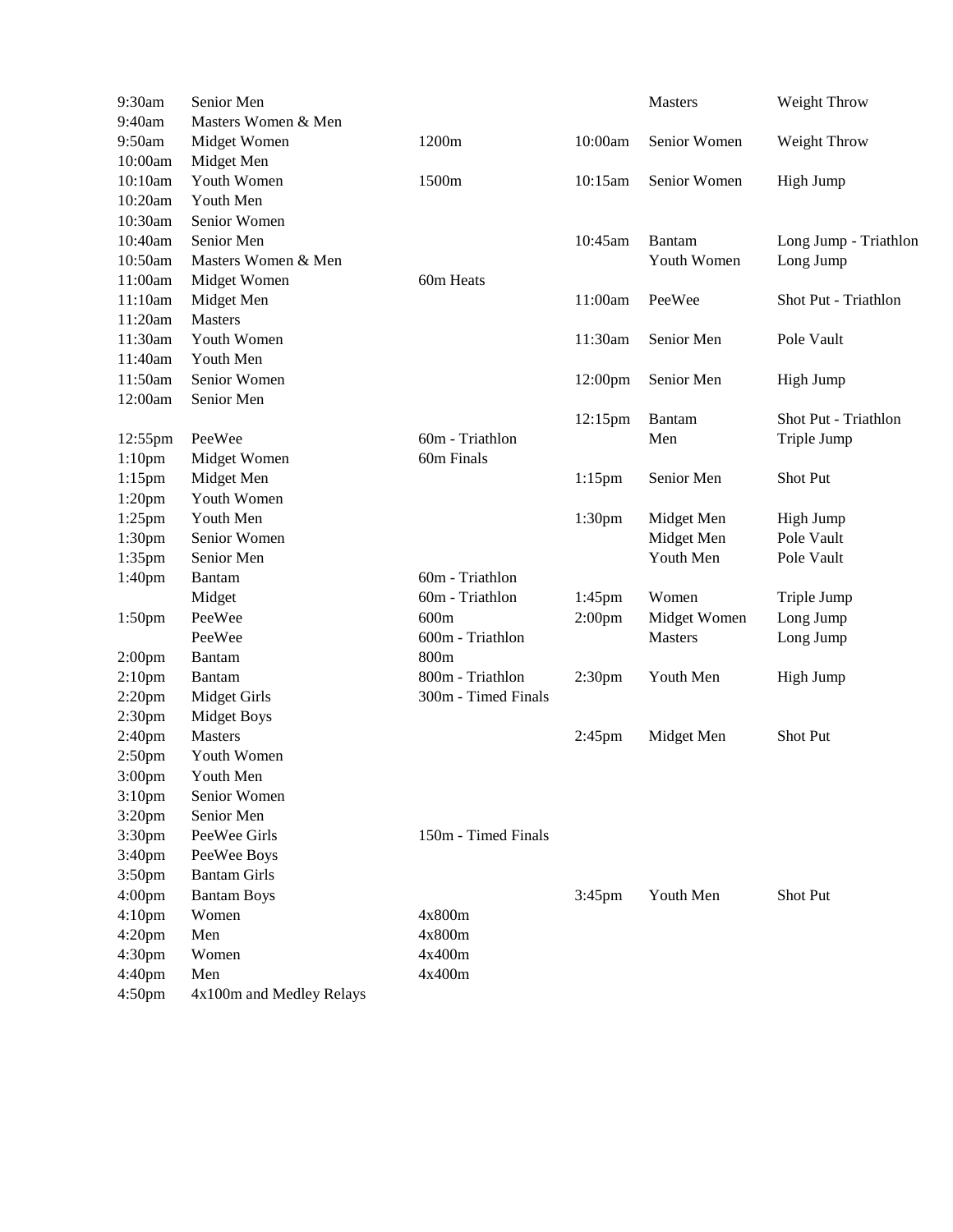#### **10. Awards**

Gold, Silver and Bronze medallions.

#### **11. Events**: Please take note of the following:

- Speed triathlon events consist of the 60 metres, Long Jump and Shot Put.
- Endurance triathlon events consist of the 600/800 metres, Long Jump and Shot Put.
- **Junior events are provided when a specific implement weight or hurdle spacing/height is** required. For all other events Junior athletes should enter the Senior category.
- **Masters athletes throw age appropriate implements.**
- Please complete the entry form carefully.

| Event #        | <b>Event Name</b>                  | Event# | <b>Event Name</b>                        |
|----------------|------------------------------------|--------|------------------------------------------|
| 1              | Girls 14-15 60 Meter Dash Midget   | 32     | Boys 12-13 800 Meter Run Bantam          |
| $\mathbf{2}$   | Boys 14-15 60 Meter Dash Midget    | 33     | Girls 14-15 800 Meter Run Midget         |
| 3              | Girls 16-17 60 Meter Dash Youth    | 34     | Boys 14-15 800 Meter Run Midget          |
| $\overline{4}$ | Boys 16-17 60 Meter Dash Youth     | 35     | Girls 16-17 1000 Meter Run Youth         |
| 5              | Women 20-34 60 Meter Dash Senior   | 36     | Boys 16-17 1000 Meter Run Youth          |
| 6              | Men 20-34 60 Meter Dash Senior     | 37     | Women 20-34 1000 Meter Run Senior        |
| 7              | Women 35-99 60 Meter Dash Masters  | 38     | Men 20-34 1000 Meter Run Senior          |
| 8              | Men 35-99 60 Meter Dash Masters    | 39     | Women 35-99 1000 Meter Run Masters       |
| 9              | Girls 10-11 150 Meter Dash Pee Wee | 40     | Men 35-99 1000 Meter Run Masters         |
| 10             | Boys 10-11 150 Meter Dash Pee Wee  | 41     | Girls 10-11 1000 Meter Run Pee Wee       |
| 11             | Girls 12-13 150 Meter Dash Bantam  | 42     | Boys 10-11 1000 Meter Run Pee Wee        |
| 12             | Boys 12-13 150 Meter Dash Bantam   | 43     | Girls 12-13 1200 Meter Run Bantam        |
| 13             | Girls 14-15 200 Meter Dash Midget  | 44     | Boys 12-13 1200 Meter Run Bantam         |
| 14             | Boys 14-15 200 Meter Dash Midget   | 45     | Girls 14-15 1200 Meter Run Midget        |
| 15             | Girls 14-15 300 Meter Dash Midget  | 46     | Boys 14-15 1200 Meter Run Midget         |
| 16             | Boys 14-15 300 Meter Dash Midget   | 47     | Girls 16-17 1500 Meter Run Youth         |
| 17             | Girls 16-17 300 Meter Dash Youth   | 48     | Boys 16-17 1500 Meter Run Youth          |
| 18             | Boys 16-17 300 Meter Dash Youth    | 49     | Women 20-34 1500 Meter Run Senior        |
| 19             | Women 20-34 300 Meter Dash Senior  | 50     | Men 20-34 1500 Meter Run Senior          |
| 20             | Men 20-34 300 Meter Dash Senior    | 51     | Women 35-99 1500 Meter Run Masters       |
| 21             | Women 35-99 300 Meter Dash Masters | 52     | Men 35-99 1500 Meter Run Masters         |
| 22             | Men 35-99 300 Meter Dash Masters   | 53     | Girls 14-15 2000 Meter Run Midget        |
| 23             | Girls 16-17 600 Meter Run Youth    | 54     | Boys 14-15 2000 Meter Run Midget         |
| 24             | Boys 16-17 600 Meter Run Youth     | 55     | Girls 16-17 3000 Meter Run Youth         |
| 25             | Women 20-34 600 Meter Run Senior   | 56     | Boys 16-17 3000 Meter Run Youth          |
| 26             | Men 20-34 600 Meter Run Senior     | 57     | Women 20-34 3000 Meter Run Senior        |
| 27             | Women 35-99 600 Meter Run Masters  | 58     | Men 20-34 3000 Meter Run Senior          |
| 28             | Men 35-99 600 Meter Run Masters    | 59     | Women 35-99 3000 Meter Run Masters       |
| 29             | Girls 10-11 600 Meter Run Pee Wee  | 60     | Men 35-99 3000 Meter Run Masters         |
| 30             | Boys 10-11 600 Meter Run Pee Wee   | 61     | Girls 12-13 60 Meter Hurdles .76m Bantam |
| 31             | Girls 12-13 800 Meter Run Bantam   | 62     | Boys 12-13 60 Meter Hurdles .76m Bantam  |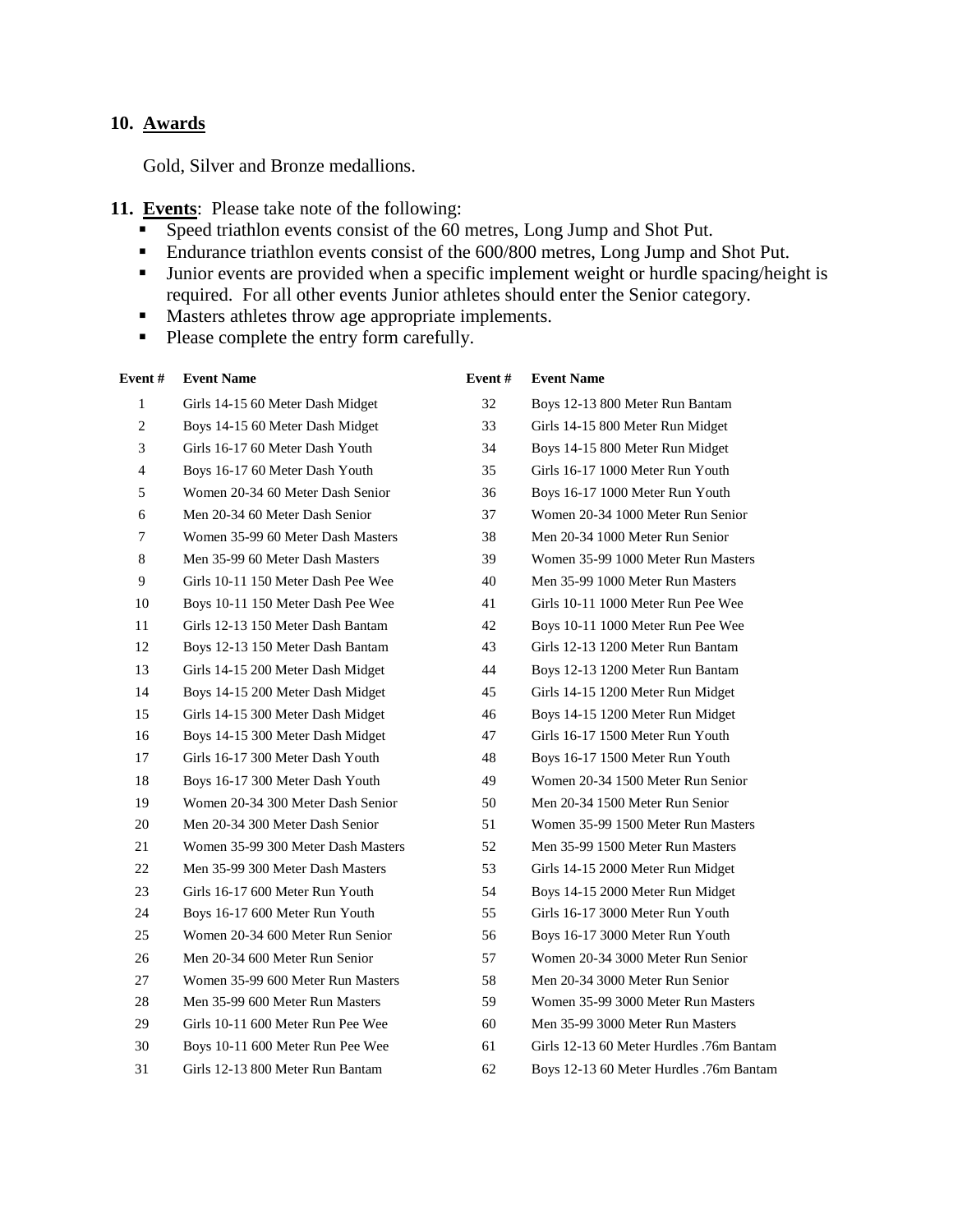| Event# | <b>Event Name</b>                        | Event# | <b>Event Name</b>                       |
|--------|------------------------------------------|--------|-----------------------------------------|
| 63     | Girls 14-15 60 Meter Hurdles .76m Midget | 106    | Women 35-99 Triple Jump Masters         |
| 64     | Boys 14-15 60 Meter Hurdles .84m Midget  | 107    | Men 35-99 Triple Jump Masters           |
| 65     | Girls 16-17 60 Meter Hurdles .76m Youth  | 108    | Girls 14-15 Shot Put 3kg Midget         |
| 66     | Boys 16-17 60 Meter Hurdles .91m Youth   | 109    | Boys 14-15 Shot Put 4kg Midget          |
| 67     | Men 18-19 60 Meter Hurdles .99m Junior   | 110    | Girls 16-17 Shot Put 3kg Youth          |
| 68     | Women 20-34 60 Meter Hurdles .84m Senior | 111    | Boys 16-17 Shot Put 5kg Youth           |
| 69     | Men 20-34 60 Meter Hurdles 1.07m Senior  | 112    | Men 18-19 Shot Put 6kg Junior           |
| 70     | Women 35-99 60 Meter Hurdles Masters     | 113    | Women 20-34 Shot Put 4kg Senior         |
| 71     | Men 35-99 60 Meter Hurdles Masters       | 114    | Men 20-34 Shot Put 7.26kg Senior        |
| 72     | Girls 10-11 High Jump Pee Wee            | 115    | Women 35-99 Shot Put Masters            |
| 73     | Boys 10-11 High Jump Pee Wee             | 116    | Men 35-99 Shot Put Masters              |
| 74     | Girls 12-13 High Jump Bantam             | 117    | Girls 16-17 Weight Throw 16lb Youth     |
| 75     | Boys 12-13 High Jump Bantam              | 118    | Boys 16-17 Weight Throw 20lb Youth      |
| 76     | Girls 14-15 High Jump Midget             | 119    | Women 20-34 Weight Throw 20lb Senior    |
| 77     | Boys 14-15 High Jump Midget              | 120    | Men 20-34 Weight Throw 35lb Senior      |
| 78     | Girls 16-17 High Jump Youth              | 121    | Women 35-99 Weight Throw 20lb Masters   |
| 79     | Boys 16-17 High Jump Youth               | 122    | Men 35-99 Weight Throw 20lb Masters     |
| 80     | Women 20-34 High Jump Senior             | 123    | Girls 10-11 Triathlon Speed Pee Wee     |
| 81     | Men 20-34 High Jump Senior               | 124    | Boys 10-11 Triathlon Speed Pee Wee      |
| 82     | Women 35-99 High Jump Masters            | 125    | Girls 12-13 Triathlon Speed Bantam      |
| 83     | Men 35-99 High Jump Masters              | 126    | Boys 12-13 Triathlon Speed Bantam       |
| 84     | Girls 14-15 Pole Vault Midget            | 127    | Girls 14-15 Triathlon Speed Midget      |
| 85     | Boys 14-15 Pole Vault Midget             | 128    | Boys 14-15 Triathlon Speed Midget       |
| 86     | Girls 16-17 Pole Vault Youth             | 129    | Girls 10-11 Triathlon Endurance Pee Wee |
| 87     | Boys 16-17 Pole Vault Youth              | 130    | Boys 10-11 Triathlon Endurance Pee Wee  |
| 88     | Women 20-34 Pole Vault Senior            | 131    | Girls 12-13 Triathlon Endurance Bantam  |
| 89     | Men 20-34 Pole Vault Senior              | 132    | Boys 12-13 Triathlon Endurance Bantam   |
| 90     | Women 35-99 Pole Vault Masters           | 133    | Women 20-34 Indoor Pentathlon Senior    |
| 91     | Men 35-99 Pole Vault Masters             | 134    | Men 20-34 Indoor Pentathlon Senior      |
| 92     | Girls 14-15 Long Jump Midget             | 135    | Girls 10-11 4x100 Meter Relay Pee Wee   |
| 93     | Boys 14-15 Long Jump Midget              | 136    | Boys 10-11 4x100 Meter Relay Pee Wee    |
| 94     | Girls 16-17 Long Jump Youth              | 137    | Girls 12-13 4x100 Meter Relay Bantam    |
| 95     | Boys 16-17 Long Jump Youth               | 138    | Boys 12-13 4x100 Meter Relay Bantam     |
| 96     | Women 20-34 Long Jump Senior             | 139    | Girls 14-15 800 Sprint Medley Midget    |
| 97     | Men 20-34 Long Jump Senior               | 140    | Boys 14-15 800 Sprint Medley Midget     |
| 98     | Women 35-99 Long Jump Masters            | 141    | Girls 16-17 800 Sprint Medley Youth     |
| 99     | Men 35-99 Long Jump Masters              | 142    | Boys 16-17 800 Sprint Medley Youth      |
| 100    | Girls 14-15 Triple Jump Midget           | 143    | Women 20-34 4x200 Meter Relay Senior    |
| 101    | Boys 14-15 Triple Jump Midget            | 144    | Men 20-34 4x200 Meter Relay Senior      |
| 102    | Girls 16-17 Triple Jump Youth            | 145    | Women 20-34 4x400 Meter Relay Senior    |
| 103    | Boys 16-17 Triple Jump Youth             | 146    | Men 20-34 4x400 Meter Relay Senior      |
| 104    | Women 20-34 Triple Jump Senior           | 147    | Women 20-34 4x800 Meter Relay Senior    |
| 105    | Men 20-34 Triple Jump Senior             | 148    | Men 20-34 4x800 Meter Relay Senior      |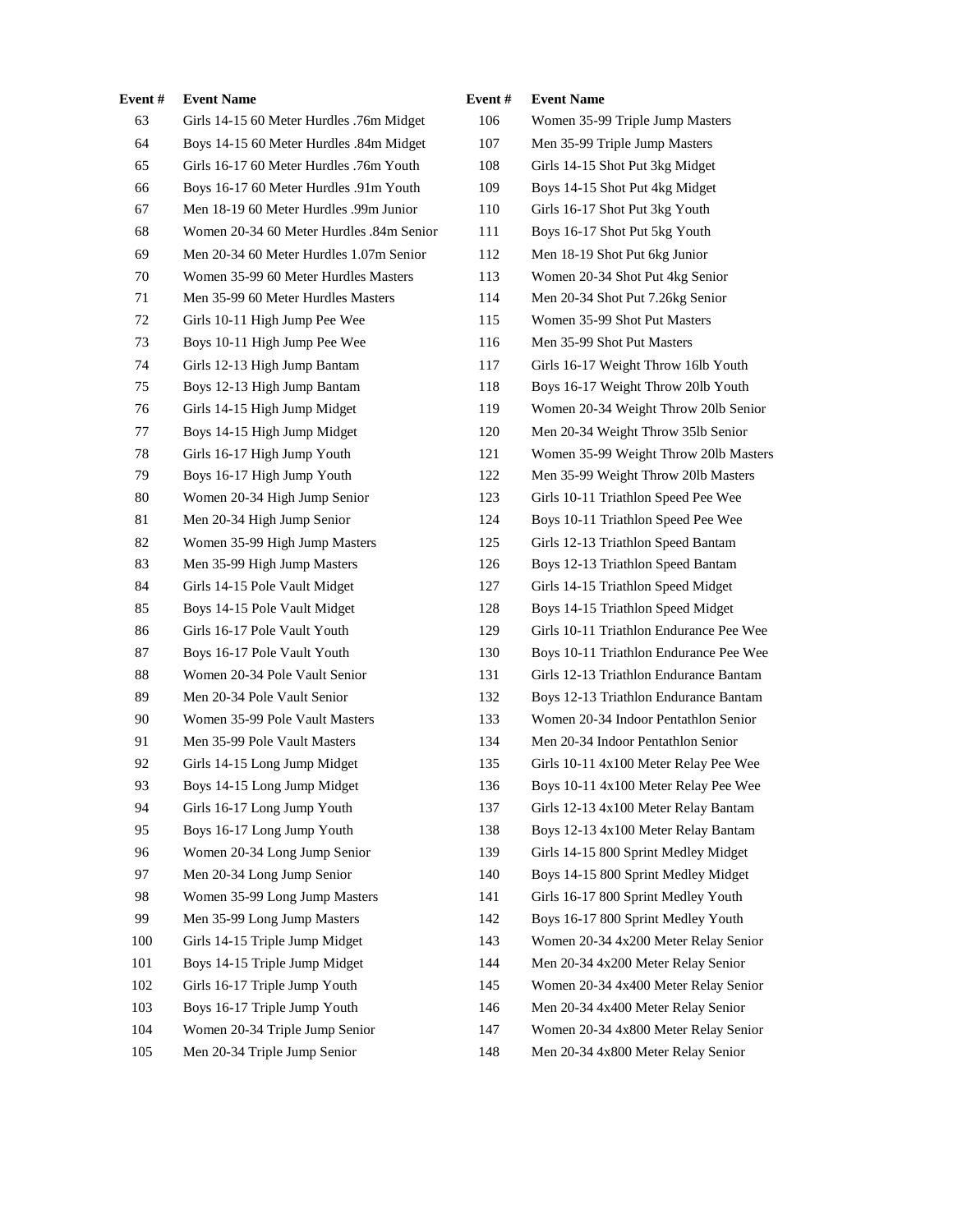

# **2015 SGI Canada Indoor Games**

 Regina Sportsplex Regina, Saskatchewan February 13 & 14, 2015

| <b>CLUB</b>         |                  |  |
|---------------------|------------------|--|
|                     |                  |  |
|                     | POSTAL CODE      |  |
| <b>COACH'S NAME</b> | <b>TELEPHONE</b> |  |
| <b>E-MAIL</b>       |                  |  |

Total Entry Fee Enclosed: \_\_\_\_\_\_\_\_\_\_\_\_\_\_\_\_

Mail entries to: James Langen 744 Dalgliesh Drive Regina, Saskatchewan S4R 6G2

Fax #: 306 543-3104 Home: 306 545-7759 E-mail: [jflangen@sasktel.net](mailto:jflangen@sasktel.net) Entry Deadline: Friday, February 6, 2015